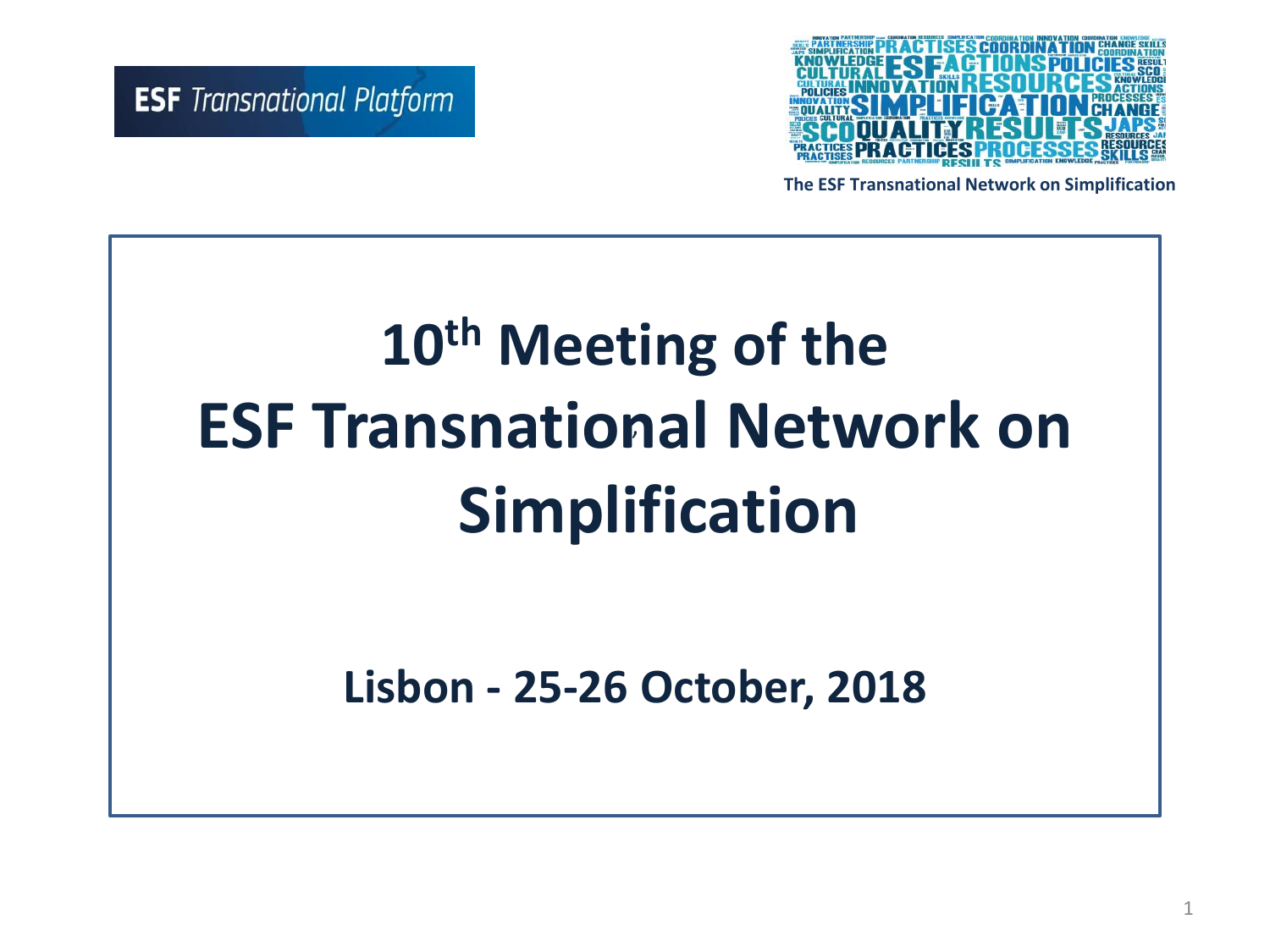

**Agenda**

**3 Sessions**

- **I – Audit & Omnibus**
- **II – Simplified Cost Options**
- **III – Beyond SCOs and Audit**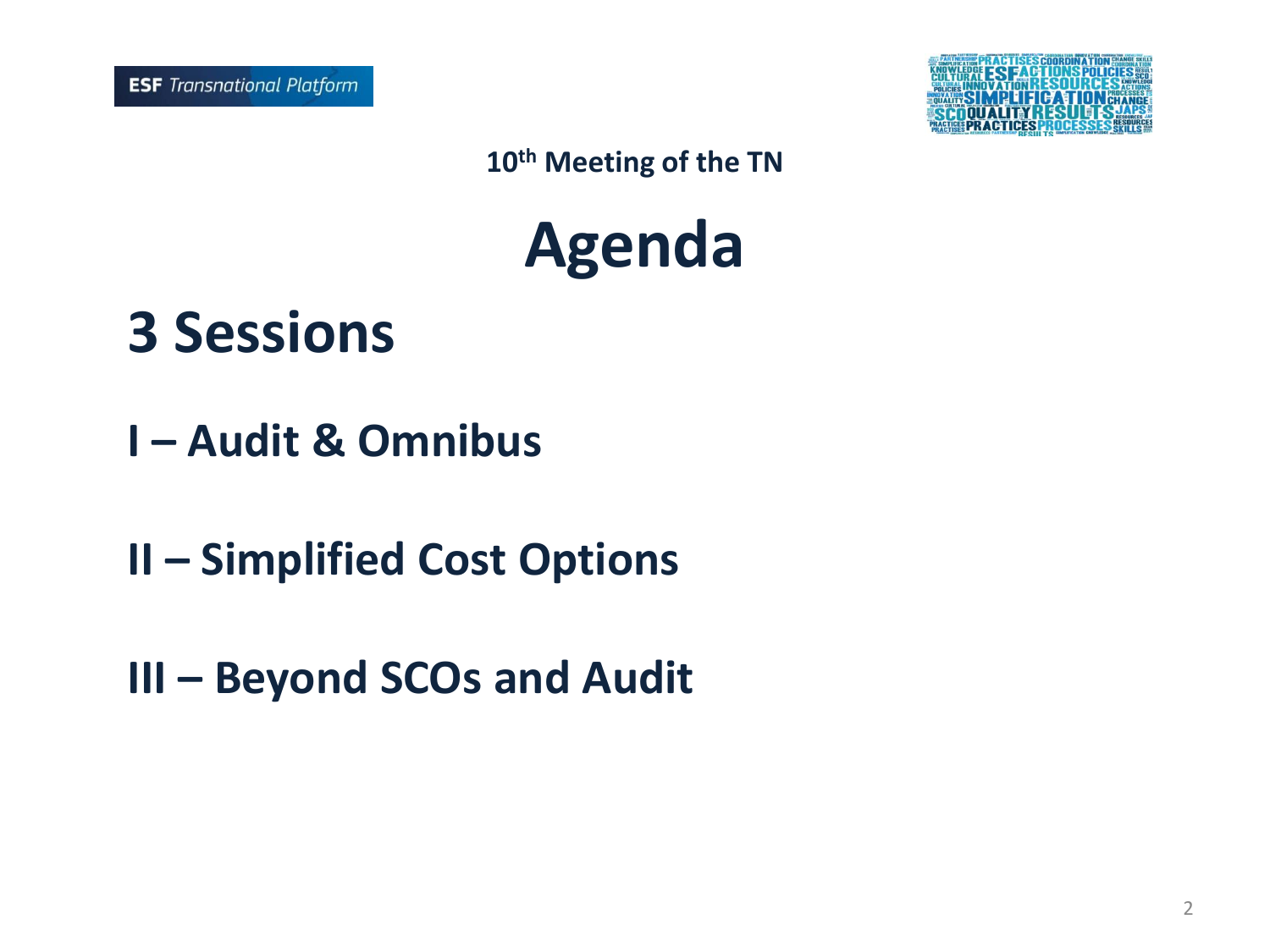

### **I – Audit & Omnibus**

- **I.1 Omnibus Regulation and updates on the state of play on Audit**
- **I.2 TN Survey on Audit (key outcomes)**
- **I.3 Ex-ante assessment of Simplified Cost Options: reporting requirements for advisory services**
- **I.4 Concrete actions on audit and ex ante assessment**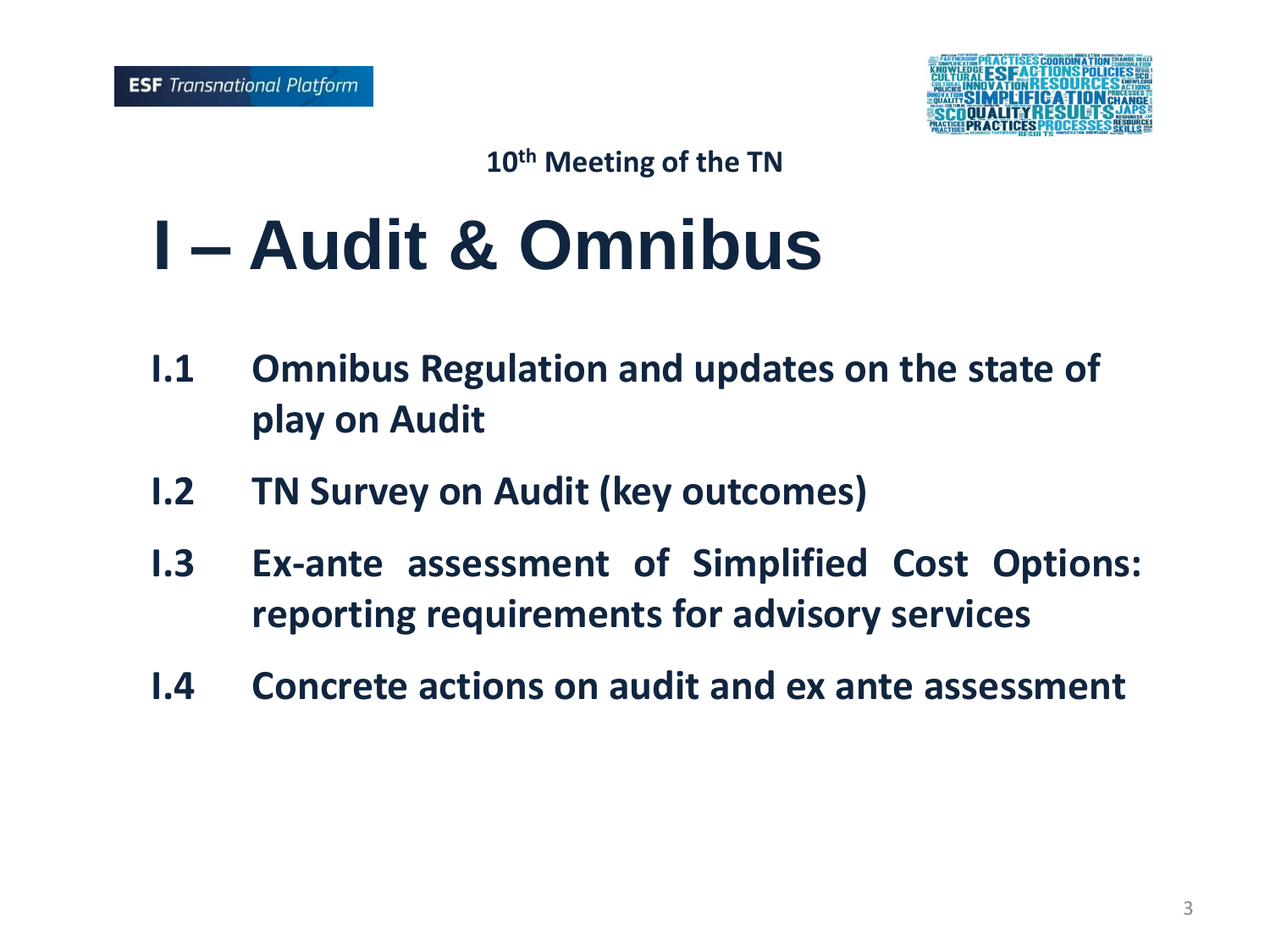

# **II – Simplified Cost Options**

- **II.1 Delegated Acts and EU Level SCO**
- **II.2 TN Survey on SCO**
- **II.3 TN (practical) guide & EC Guidance note**
- **II.4 Operational priorities for the subgroup on SCO**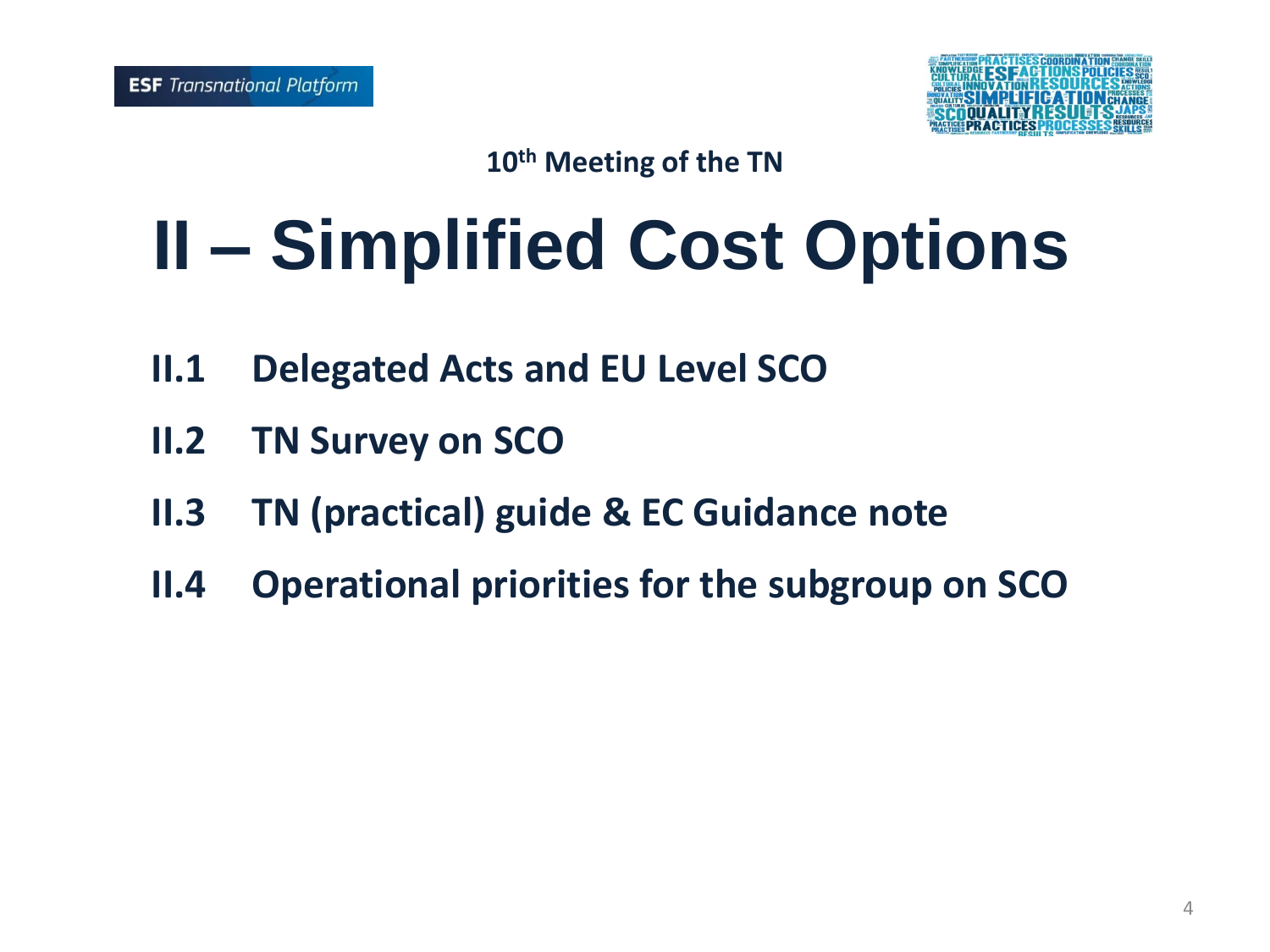

## **III – Beyond SCOs and Audit**

- **III.1 Subgroup on "Financial Instruments"**
- **III.2 "Post 2020" and "Result based approaches"**
- **III.3 Innovative projects from TN Members (implementation phase)**
- **III.4 Updating the Work Plan & planning the next meetings**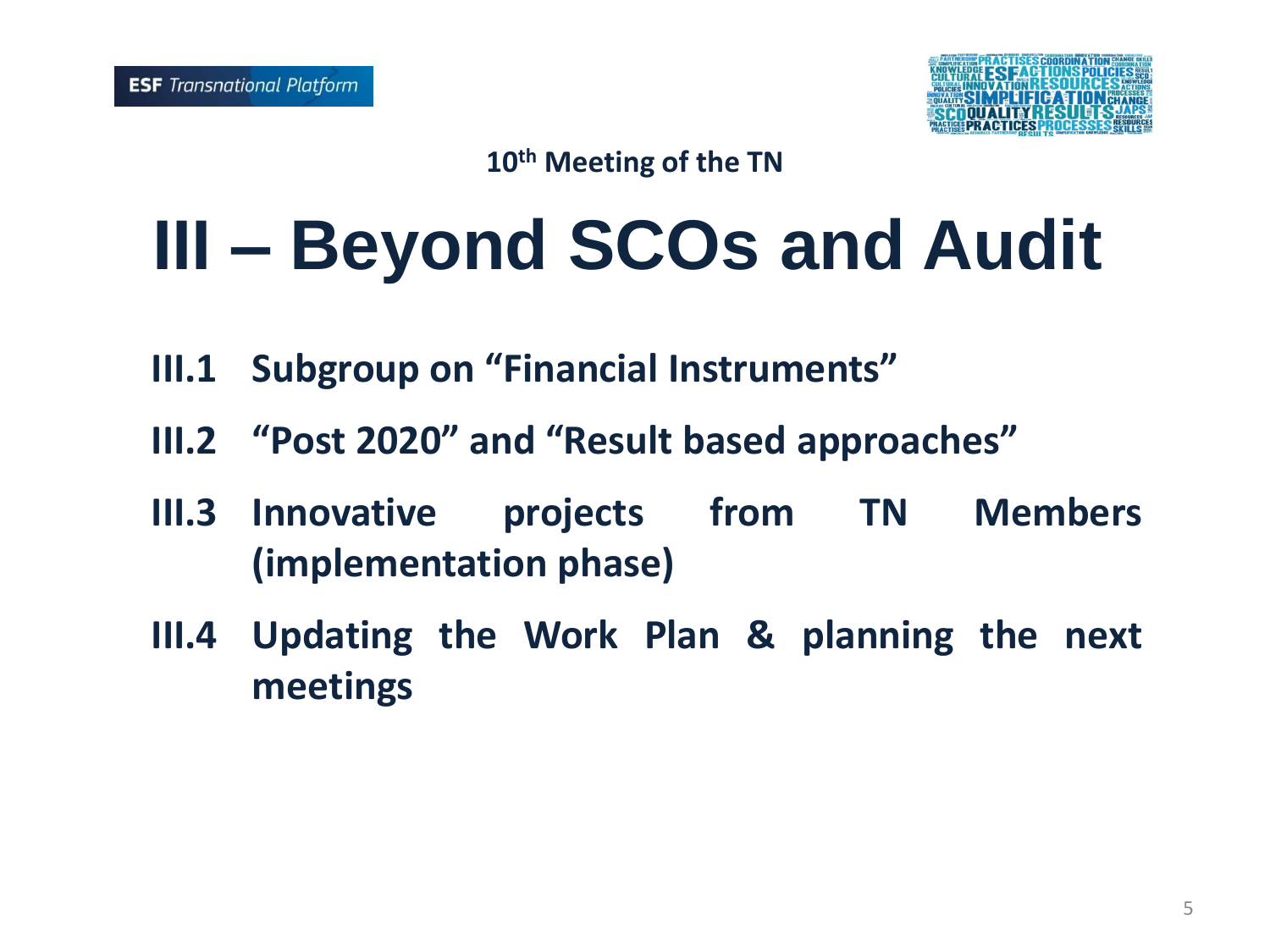

### **The meeting in a nutshell**

- **Information/updates on Omnibus, ex ante assessment, Delegated Acts and EU Level SCOs**
- **Key findings from the (3) TN surveys**
- **Outcomes from subgroup meetings**
- **Actions and deliverables for subgroups and TN**
- **Launch new subgroup(s)**
- **Present innovative projects**